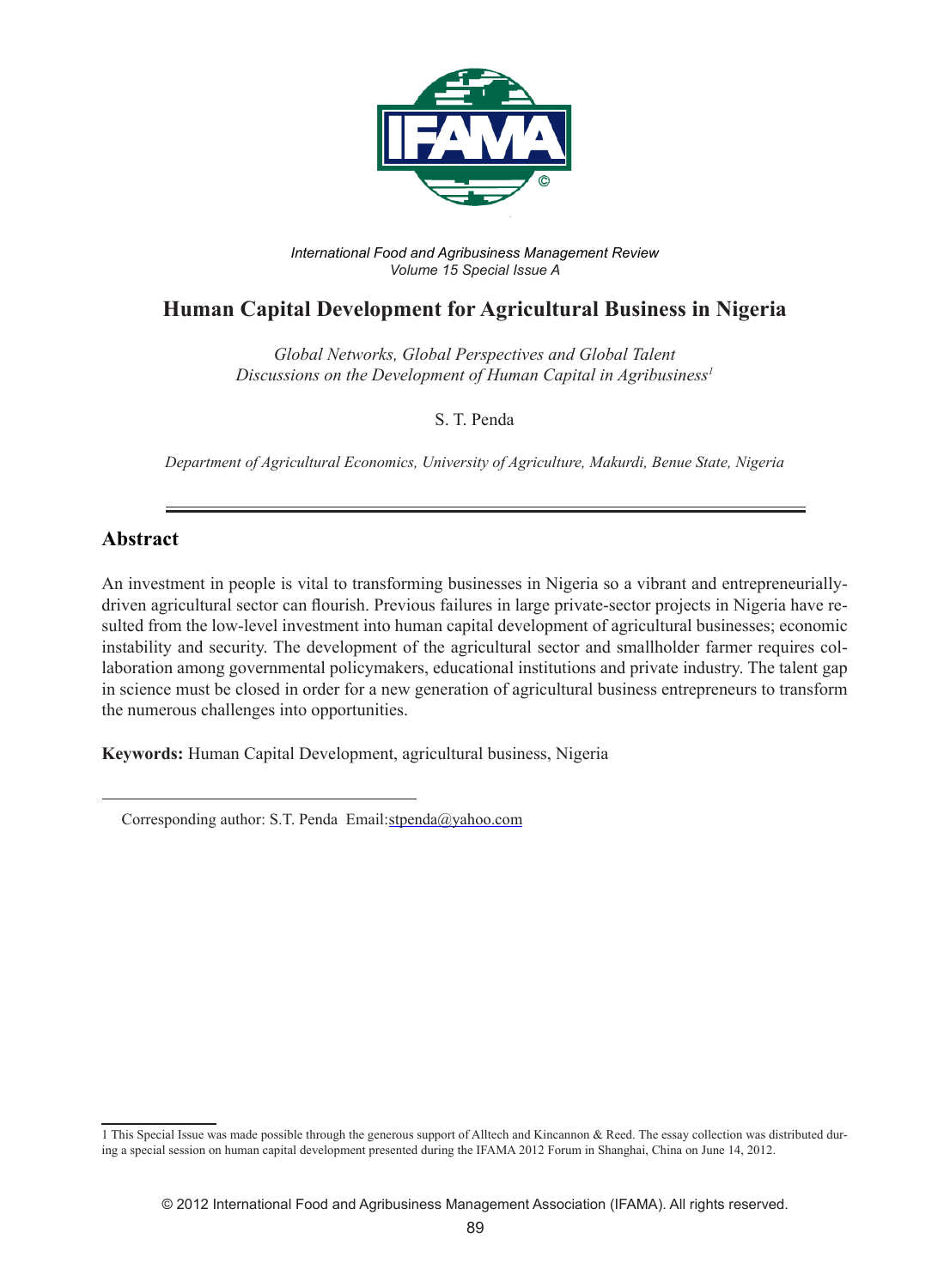# **Introduction**

Favorable business opportunity can be found in Nigeria's agricultural sector in production, storage, processing and marketing. The major crops produced include rice, maize, cassava, soyabean, beniseed and groundnut. The country is self-sufficient in tomato, onion, pepper and okra production. Nigeria also has abundant resources for livestock and fish. Although agricultural investment opportunities exist in these areas, most start-up enterprises hardly survive beyond three years. This is due to the high cost of production, poor macroeconomic framework, high investment capital, uncoordinated government policies and the high risk of engaging in agricultural business. In order for economic growth and social advancement to thrive in Nigeria, an investment in human capital is required to build a productive, competitive and functional workforce.

In the 1960s, Nigeria was an agricultural economy. It was among the world's leading producers of cocoa, palm oil, groundnuts, cotton, rubber, and hide & skin.<sup>2</sup> Agriculture sector contributed over 60% to the GDP. Today, agriculture contributes 40% to the GDP while oil contributes only 13% to the GDP. Nigeria has diverse and rich vegetation capable of supporting a heavy population of livestock. The country is blessed with reasonably abundant rainfall of between 300mm – 4000mm per annum, as well as an extensive coastal region that is very rich in fish and other marine products. Nigeria has 79 million hectares of fertile land of which only 46% of these have been cultivated. Fertilizer consumption of 7kg/ha is one of the lowest in the world. There is low livestock production and high fish imports of about 700,000MT annually.<sup>3</sup>Unfortunately, there is one extension worker to every 25,000 farm families compared to best practice of one to every 500-1000. The country record reports 15% - 40% in losses due to inability to process agricultural products.4

# **Framework for Human Capital Development in Agricultural Business**

Human capital plays a critical role in economic growth and development because human beings occupy the center of production, distribution and consumption chain. From a macroeconomic perspective, the accumulation of human capital productivity, facilitates technological innovations, increases returns to capital and makes growth in agriculture more sustainable.

The productive workforce in Nigeria's agriculture is aging and needs to be replaced with young educated farmers that will introduce innovation and modernity into agricultural practices. Education is essential as the supplier of trained manpower and a prerequisite to accomplishing entrepreneurial goals. Agricultural ventures must be attractive, profitable and sustainable to induce economic growth. These major attributes can be achieved through scientific research to develop quality inputs, improve agronomic practices and develop good management skills. Likewise, agricultural extension services ought to be upgraded to provide the education needed to modernize production practices and change our past ways and perception of agriculture as a provider of home food to a feasible business opportunity. The concept of Farmers' Field School<sup>5</sup> offers a vital solution to developing a more productive workforce in the agricultural sector.

During the period from 2004-2010, Nigeria experienced sustained high growth rates, but employment responded rather sluggishly. The structure of unemployment remained basically the same during this period as agriculture self-employment continued to dominate the country's labor market. The 7 % growth in the agricultural sector reflects an increase in crop production derived from the expansion of farmlands, rather than increased productivity. Although sustaining and improving upon the recent expansion is important, strengthening both forward and backward linkages among the sectors is a more critical for business growth and poverty reduction through increased employment and income generation.

<sup>2</sup> See www.npc.gov.ng

<sup>3</sup> NFRA. 2008. Agricultural Investment Opportunities in Nigeria. Published by NFRA, Abuja. 3-7.

<sup>3</sup> FMA. 2008. FMA, Abuja. 4-6..

<sup>4</sup> Farmer Field Schools provide on the field training to farmers on best agricultural practices